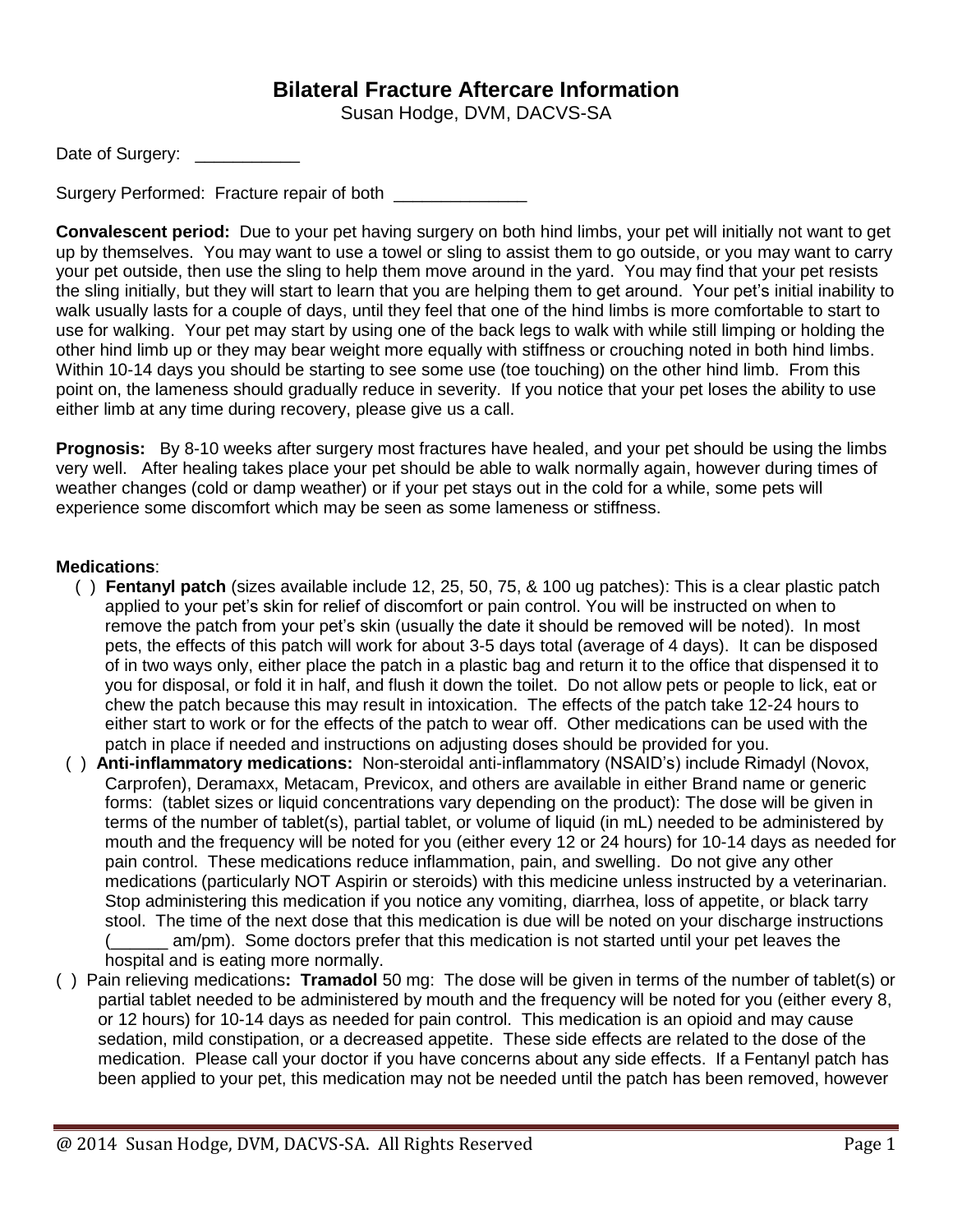it can be started with the Fentanyl patch at half the recommended dose (unless already at ¼ tablet dose) if needed. Please call if you have additional questions or concerns.

( ) The first doses are due about 8-12 hours after removal of the Fentanyl patch

 OR ( ) The time of the next dose that this medication is due will be noted on your discharge instructions (  $am/m$ ).

- ( ) **Other: Antibiotics** may be administered if needed, depending on the case. The dose will be given in terms of the number of tablet(s)/capsule(s) needed to be administered by mouth and the frequency will be noted for you (either every 12 or 24 hours) for the appropriate number of days. Antibiotics would be used to prevent infection or treat contamination noted at the time of surgery. Any antibiotic may cause nausea, vomiting, or diarrhea. Most side effects can be minimized by administering the medication with food. The time of the next dose that this medication is due will be noted on your discharge instructions  $am/pm)$ .
- ( ) Other:

**Exercise:** Limit activity to a large crate or a small room without furniture for 8 weeks (food and water can be left in these areas). Limit outdoor activity to very short leash walks for bowel and urinary purposes only for the next 8 weeks. Never leave your pet outside, or take your pet off the leash outside during the recovery period. Do not allow jumping, climbing stairs, or roughhousing with other pets or people for the full length of recovery. Strenuous activity can breakdown the surgical repair, cause pain, cause the incision to open, and prevent a successful recovery.

 ( ) Short walks are permitted on a leash only (10 minutes maximum). Do not leave your pet off the leash or unattended outside during the time of exercise restriction.

For Cats:

- ( ) Please do not let your pet outside during recovery.
- ( ) LITTER PAN Use shredded paper or Yesterdays News for litter for 14 days.

**Incision:** Please check the incisions daily for problems including redness, swelling, pain, discharge, opening of the incision, or loss of staples or sutures. Please call if any of these problems are noted. Do not allow your pet to lick the incisions. Please use an Elizabethan collar obtained from us, your regular veterinarian, or a pet supply store to prevent licking at the incision. Another option is to place bitter apple solution around the incision several times a day to prevent licking. Your pet should return to Dr. Hodge in about 2 weeks to check the incisions. There may be small band-aid pads applied to the incisions, and these can be removed in 1-2 days or sooner if it falls off. The band-aids are intended to keep the incision clean while in the hospital.

- ( ) There are no external staples/sutures to be removed, but the incision should still be checked.
- ( ) There are staples/sutures that need to be removed in about 10-14 days.

( ) BANDAGES, CASTS, AND SPLINTS – Areas surrounding splints and bandages should be checked at home twice daily for irritation, swelling, odor, loosening, or wetness/dampness and reported if found. The toes at the end of the bandage may be seen and should be checked for swelling, color changes, or discharge. Swelling would be noted by a change in color of the toes (colors such as red, purple or black are not good colors and indicate immediate evaluation by a Veterinarian), discharge or wetness to the toes, or the toenails noted to be pointing away from each other (cowboy apart). Bandages, splints, and casts should be kept clean and dry by being wrapped in plastic before being taken outside (such as a plastic bag, an IV bag, Glad "press and seal" wrap over the bottom of the bandage with a secondary bag, or a commercial bootie or bandage cover which should have been sent home). The bandage should be kept uncovered at all other times. Please call if the bandage slips, gets wet, has a bad odor, the bandage seems painful, or if you have questions or concerns.

- ( ) A bandage check/change will be recommended in 5-7 days or every 10-14 days
- ( ) A bandage removal will be performed when there is complete healing or the bandage is no longer felt to be needed.